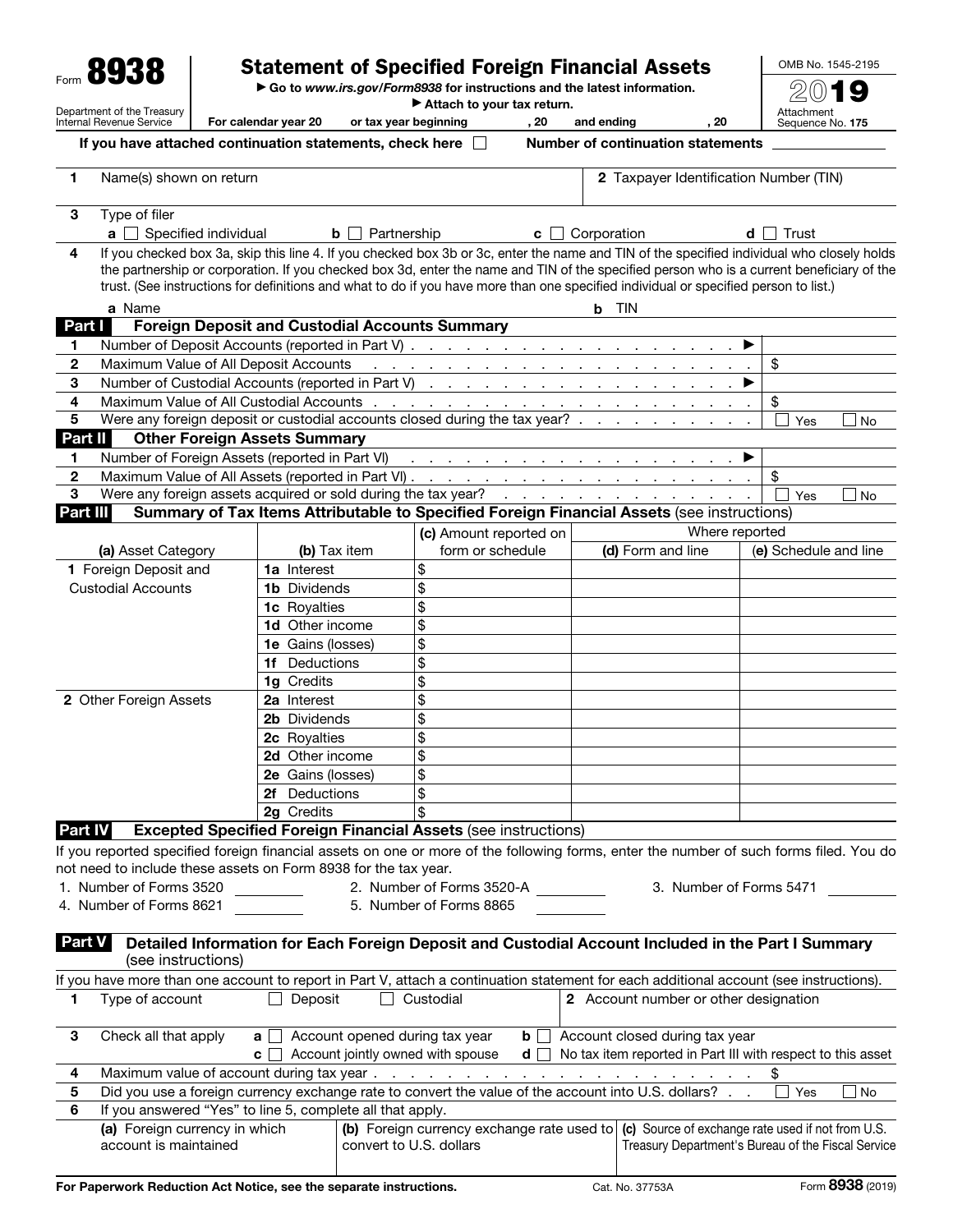|        | Form 8938 (2019)<br>Page 2                                                                                                                                                                                                                       |  |  |  |  |  |  |  |  |
|--------|--------------------------------------------------------------------------------------------------------------------------------------------------------------------------------------------------------------------------------------------------|--|--|--|--|--|--|--|--|
| Part V | Detailed Information for Each Foreign Deposit and Custodial Account Included in the Part I Summary<br>(see instructions) (continued)                                                                                                             |  |  |  |  |  |  |  |  |
| 7a     | Name of financial institution in which account is maintained<br><b>b</b> Global Intermediary Identification Number (GIIN) (Optional)                                                                                                             |  |  |  |  |  |  |  |  |
| 8      | Mailing address of financial institution in which account is maintained. Number, street, and room or suite no.                                                                                                                                   |  |  |  |  |  |  |  |  |
| 9      | City or town, state or province, and country (including postal code)                                                                                                                                                                             |  |  |  |  |  |  |  |  |
|        | Part VI Detailed Information for Each "Other Foreign Asset" Included in the Part II Summary (see instructions)                                                                                                                                   |  |  |  |  |  |  |  |  |
|        | If you have more than one asset to report in Part VI, attach a continuation statement for each additional asset (see instructions).                                                                                                              |  |  |  |  |  |  |  |  |
| 1      | Description of asset<br>2 Identifying number or other designation                                                                                                                                                                                |  |  |  |  |  |  |  |  |
| 3      | Complete all that apply. See instructions for reporting of multiple acquisition or disposition dates.                                                                                                                                            |  |  |  |  |  |  |  |  |
| а      | Date asset acquired during tax year, if applicable.<br>and a series and a series and a                                                                                                                                                           |  |  |  |  |  |  |  |  |
| b      | Date asset disposed of during tax year, if applicable                                                                                                                                                                                            |  |  |  |  |  |  |  |  |
| c      | Check if asset jointly owned with spouse<br>$\mathbf d$ $\Box$ Check if no tax item reported in Part III with respect to this asset                                                                                                              |  |  |  |  |  |  |  |  |
| 4      | Maximum value of asset during tax year (check box that applies)                                                                                                                                                                                  |  |  |  |  |  |  |  |  |
| а<br>е | $\Box$ \$0-\$50,000<br><b>b</b> $\Box$ \$50,001-\$100,000<br>c $\Box$ \$100,001-\$150,000<br><b>d</b> $\Box$ \$150,001-\$200,000                                                                                                                 |  |  |  |  |  |  |  |  |
| 5      | If more than \$200,000, list value $\cdots$ $\cdots$ $\cdots$ $\cdots$ $\cdots$ $\cdots$ $\cdots$ $\cdots$ $\cdots$ $\cdots$<br>Did you use a foreign currency exchange rate to convert the value of the asset into U.S. dollars? .<br>No<br>Yes |  |  |  |  |  |  |  |  |
| 6      | If you answered "Yes" to line 5, complete all that apply.                                                                                                                                                                                        |  |  |  |  |  |  |  |  |
|        | (a) Foreign currency in which asset<br>(b) Foreign currency exchange rate used to (c) Source of exchange rate used if not from U.S.<br>Treasury Department's Bureau of the Fiscal Service<br>is denominated<br>convert to U.S. dollars           |  |  |  |  |  |  |  |  |
| 7      | If asset reported on line 1 is stock of a foreign entity or an interest in a foreign entity, enter the following information for the asset.                                                                                                      |  |  |  |  |  |  |  |  |
| а      | Name of foreign entity<br><b>b</b> GIIN (Optional)                                                                                                                                                                                               |  |  |  |  |  |  |  |  |
| c<br>d | Type of foreign entity<br>$(1)$ Partnership<br>$(3)$ Trust<br>$(4)$ Estate<br>$(2)$ $\Box$ Corporation<br>Mailing address of foreign entity. Number, street, and room or suite no.                                                               |  |  |  |  |  |  |  |  |
|        |                                                                                                                                                                                                                                                  |  |  |  |  |  |  |  |  |
| е      | City or town, state or province, and country (including postal code)                                                                                                                                                                             |  |  |  |  |  |  |  |  |
| 8      | If asset reported on line 1 is not stock of a foreign entity or an interest in a foreign entity, enter the following information for the<br>asset.                                                                                               |  |  |  |  |  |  |  |  |
|        | Note: If this asset has more than one issuer or counterparty, attach a continuation statement with the same information for<br>each additional issuer or counterparty (see instructions).                                                        |  |  |  |  |  |  |  |  |
| а      | Name of issuer or counterparty                                                                                                                                                                                                                   |  |  |  |  |  |  |  |  |
|        | Counterparty<br>$\Box$ Issuer<br>Check if information is for                                                                                                                                                                                     |  |  |  |  |  |  |  |  |
| b      | Type of issuer or counterparty<br>$(4)$ Trust<br>$(1)$ $\Box$ Individual<br>$(2)$ Partnership<br>$\Box$ Corporation<br>$(5)$ Estate<br>(3)                                                                                                       |  |  |  |  |  |  |  |  |
| с      | $\Box$ U.S. person<br>Check if issuer or counterparty is a<br>Foreign person                                                                                                                                                                     |  |  |  |  |  |  |  |  |
| d      | Mailing address of issuer or counterparty. Number, street, and room or suite no.                                                                                                                                                                 |  |  |  |  |  |  |  |  |
| е      | City or town, state or province, and country (including postal code)                                                                                                                                                                             |  |  |  |  |  |  |  |  |
|        | $0000 \approx$                                                                                                                                                                                                                                   |  |  |  |  |  |  |  |  |

Form 8938 (2019)